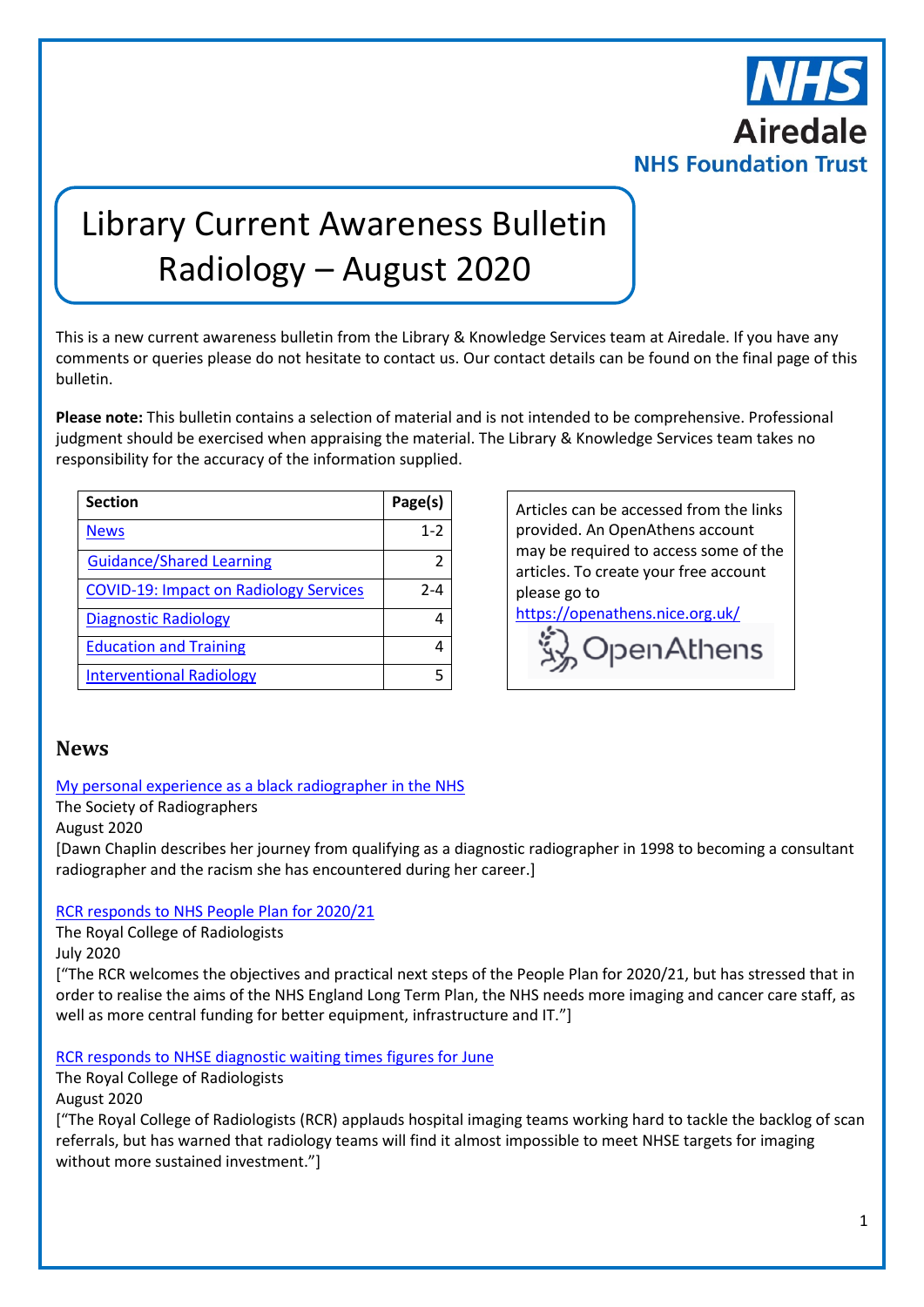[Sonographer experiences of working during the pandemic](https://www.sor.org/news/sonographer-experiences-working-during-pandemic)

The Society of Radiographers

August 2020

[Two obstetric sonographers describe their experiences working during the pandemic when there has been reduced face-to-face contact with women during their pregnancy.]

[Use of portable ultrasound equipment for at home pregnancy scanning](https://www.sor.org/news/use-portable-ultrasound-equipment-home-pregnancy-scanning)

The Society of Radiographers

August 2020

["In response to a trend for people to carry out ultrasound scans at home, the SCoR and BMUS (British Medical Ultrasound Society) have issued a position statement highlighting that 'ultrasound equipment should only be used by properly trained professionals.'"]

## <span id="page-1-0"></span>**Guidance/Shared Learning**

[IR\(ME\)R: Implications for clinical practice in diagnostic imaging, interventional radiology and diagnostic nuclear](https://www.rcr.ac.uk/publication/irmer-implications-diagnostic-imaging-interventional-radiology-diagnostic-nuclear-medicine)  [medicine](https://www.rcr.ac.uk/publication/irmer-implications-diagnostic-imaging-interventional-radiology-diagnostic-nuclear-medicine)

The Royal College of Radiologists

June 2020

["This guidance seeks to explain how the requirements of the regulations should be interpreted and used in practice. It explains the principles and requirements of IR(ME)R, providing clinical scenarios to enable practical interpretation of the regulations."]

[The implementation of Site Rite 8 and Sherlock 3CG Tip Confirmation System for PICC placement in the radiology](https://www.nice.org.uk/sharedlearning/the-implementation-of-site-rite-8-and-sherlock-3cg-tip-confirmation-system-for-picc-placement-in-the-radiology-based-vascular-access-service)  [based vascular access service](https://www.nice.org.uk/sharedlearning/the-implementation-of-site-rite-8-and-sherlock-3cg-tip-confirmation-system-for-picc-placement-in-the-radiology-based-vascular-access-service)

Gateshead Health NHS Foundation Trust

August 2020

[From the shared learning database. Includes reasons for implementing the project, details of how the project was implemented and key findings and learning points.]

[UK consensus guidelines for the delivery of unexpected news in obstetric ultrasound: The ASCKS framework](https://journals.sagepub.com/doi/full/10.1177/1742271X20935911)

Johnson, J. et al *Ultrasound*, online first August 2020 [A group comprising interdisciplinary healthcare professionals, policy experts, representatives from third-sector organisations, lay experts and academic researchers (n = 28) developed consensus guidelines outlining the behaviours and phrases which should be used during scans where unexpected findings are identified.]

## <span id="page-1-1"></span>**COVID-19: Impact on Radiology Services**

[A primer for pediatric radiologists on infection control in an era of COVID-19](https://link.springer.com/content/pdf/10.1007/s00247-020-04713-1.pdf)

Miranda-Shaeubinger, M. et al

*Pediatric Radiology*, vol. 50(9) pp. 1191-1204

August 2020

[The authors review current infection control practices across the multiple paediatric institutions represented on the Society for Pediatric Radiology (SPR) Quality and Safety committee. They discuss the routes of infectious transmission and appropriate transmission-based precautions, and explore strategies to optimise personal protective equipment (PPE) supplies.]

Bringing radiology to patient's home using mobile [equipment: A weapon to fight COVID-19 pandemic](http://europepmc.org/backend/ptpmcrender.fcgi?accid=PMC7301065&blobtype=pdf)

Zanardo, M. et al *Clinical Imaging*, vol. 68 pp. 99-101 June 2020 [The authors consider how the use of mobile x-ray equipment could represent a safe approach to reducing hospital admission of patients with suspected or confirmed COVID-19 infection.]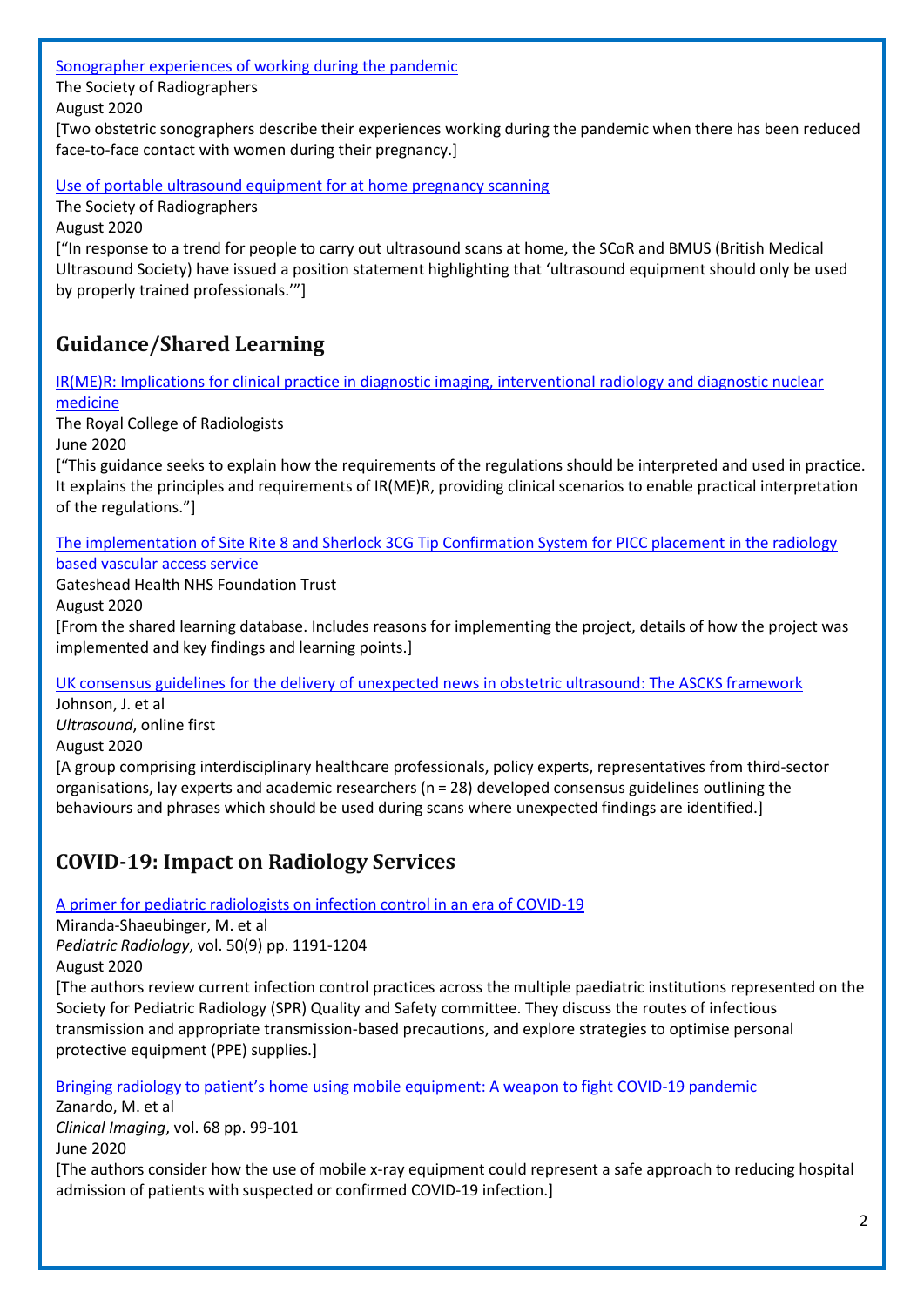#### [Diagnostic and interventional radiology case volume and education in the age of pandemics: impact analysis and](https://www.academicradiology.org/article/S1076-6332(20)30430-X/pdf)  [potential future directions](https://www.academicradiology.org/article/S1076-6332(20)30430-X/pdf)

Gabr, A.M. et al

*Academic Radiology*

#### July 2020

[Diagnostic Radiology (DR) studies and Interventional Radiology (IR) procedures at a single tertiary-care teaching institution between 2015 and 2020 were reviewed to assess changes in caseload and case variety during the COVID-19 pandemic. Changes to educational activities were also assessed. Prediction models for IR case volume are reviewed.]

[Factors influencing anxiety of health care workers in the radiology department with high exposure risk to COVID-19](http://europepmc.org/article/MED/32710536?singleResult=true)

Huang, L. et al

*Medical Science Monitor: international medical journal of experimental and clinical research*, vol. 26 July 2020

[The Self-Rating Anxiety Scale and Connor-Davidson Resilience Scale were used to determine anxiety levels and the resilience of health care workers with high exposure risk in the radiology departments of 32 public hospitals in Sichuan Province, China.]

#### [Impact of the Coronavirus Disease 2019 \(COVID-19\) pandemic on imaging case volumes](https://www.jacr.org/article/S1546-1440(20)30517-2/pdf)

Naidich, J. et al

*Journal of the American College of Radiology*, vol. 17(7) pp. 865-872 July 2020

[The purpose of this study was to quantify the imaging volumes during the COVID-19 pandemic across patient service locations and imaging modality types. Imaging case volumes in a large health care system were retrospectively studied and the data set was split to compare pre-COVID-19 (weeks 1-9) and post-COVID-19 (weeks 10-16) periods.]

#### [Management of patients with suspected or confirmed COVID-19 in the radiology department](https://www.radiographyonline.com/article/S1078-8174(20)30062-6/pdf)

Zanardo, M. et al

*Radiography*, vol. 26(3) pp. 264-268

August 2020

[This technical note is based on the authors' first-hand experience from Italy and also draws on COVID-19 publications and reports. It considers radiology service requirements, patient case definitions, protection levels for healthcare staff and CT imaging technique.]

[Preparation of a radiology department in an Italian hospital dedicated to COVID-19 patients](https://link.springer.com/content/pdf/10.1007/s11547-020-01248-1.pdf)

Ierardi, A.M. et al

*La Radiologia Medica*, vol. 125(9) pp. 894-901

September 2020

[This article describes the new concept of the "Pandemic Radiology Unit" along with the logistics, planning, and practical design issues involved.]

[Reconfiguring the radiology leadership team for crisis management during the COVID-19 pandemic in a large tertiary](https://link.springer.com/content/pdf/10.1007/s00330-020-07116-w.pdf)  [hospital in Singapore](https://link.springer.com/content/pdf/10.1007/s00330-020-07116-w.pdf)

Tay, K.H. et al *European Radiology* July 2020

[This article describes how a radiology leadership team, at a 1773-bed tertiary hospital in Singapore, was reconfigured into a smaller disease outbreak task force (DOTF) to respond to and coordinate efforts during the COVID-19 pandemic.]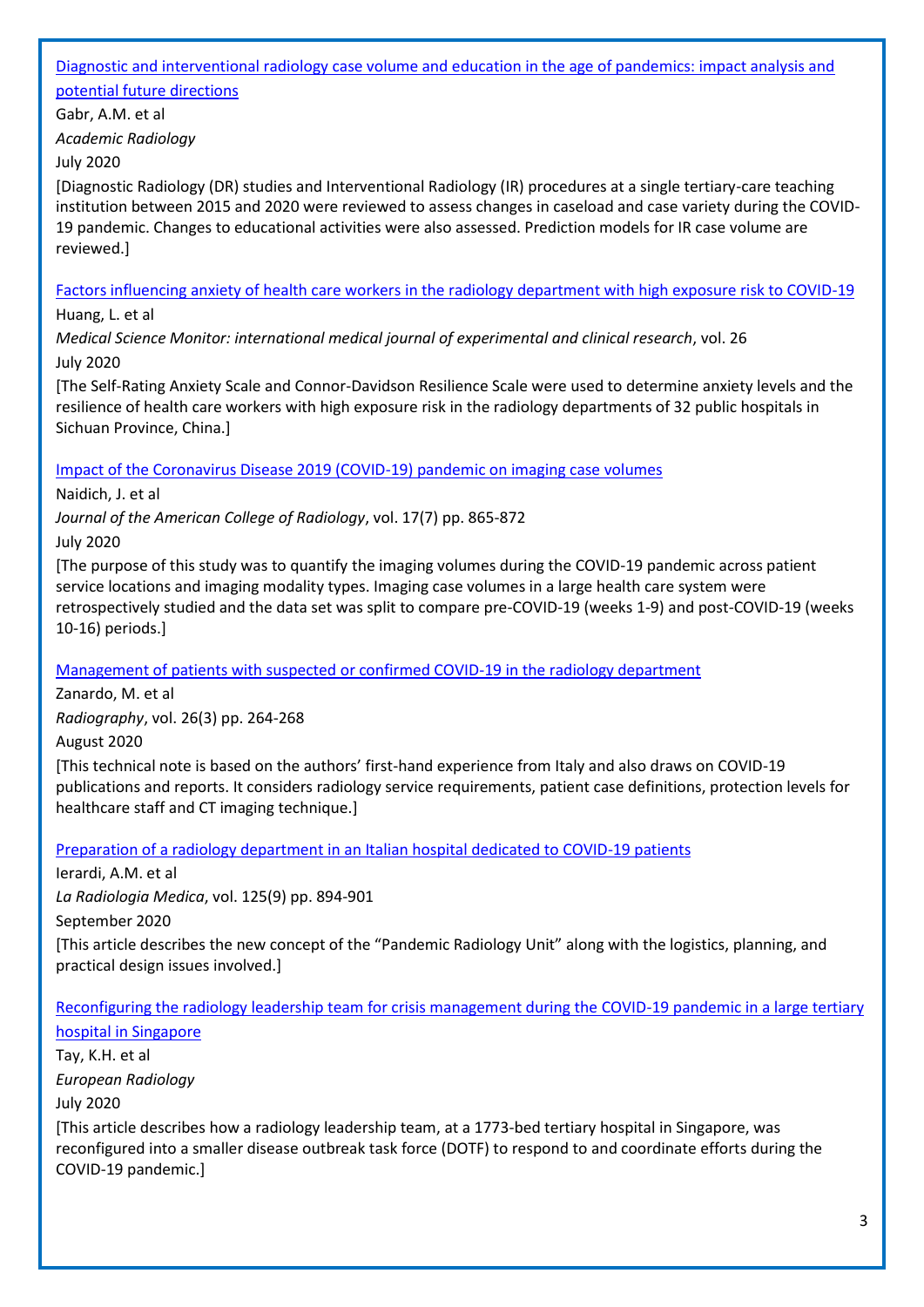[Variables influencing radiology volume recovery during the next phase of the Coronavirus Disease 2019 \(COVID-19\)](https://www.jacr.org/article/S1546-1440(20)30551-2/pdf)  [Pandemic](https://www.jacr.org/article/S1546-1440(20)30551-2/pdf)

*Journal of the American College of Radiology*, vol. 17(7) pp. 855-864 Madhuripan, N. et al July 2020

[The authors hypothesise that there are six major variables that will likely predict radiology volumes: (1) severity of disease in the local region, including potential subsequent "waves" of infection; (2) lifting of government social distancing restrictions; (3) patient concern regarding risk of leaving home and entering imaging facilities; (4) management of pent-up demand for imaging delayed during the acute phase of the pandemic, including institutional capacity; (5) impact of the economic downturn on health insurance and ability to pay for imaging; and (6) radiology practice profile reflecting amount of elective imaging performed, including type of patients seen by the radiology practice such as emergency, inpatient, outpatient mix and subspecialty types.]

# <span id="page-3-0"></span>**Diagnostic Radiology**

[COVID-19 in the radiology department: what radiographers need to know](https://www.radiographyonline.com/article/S1078-8174(20)30084-5/pdf)

Stogiannos, N. et al *Radiography*, vol. 26(3) pp. 254-263 August 2020 [This narrative review provides an overview of current literature related to the diagnosis, management, and followup of suspected and confirmed Covid-19 cases.]

[Performance of radiologists in differentiating COVID-19 from non-COVID-19 viral pneumonia at chest CT](https://pubs.rsna.org/doi/pdf/10.1148/radiol.2020200823)

Bai, H.X. et al *Radiology*, vol. 296(2)

August 2020

[The aim of this study was to assess the performance of radiologists in the United States and China in differentiating COVID-19 from viral pneumonia at chest CT. Three radiologists from China reviewed 219 chest CT scans from seven Chinese hospitals and 205 chest CT scans from Rhode Island Hospital (US) to differentiate COVID-19 from viral pneumonia. A sample of 58 age-matched patients was randomly selected and evaluated by four radiologists from the United States in a similar fashion. Different CT features were recorded and compared between the two groups.]

[Restricting daily chest radiography in the intensive care unit: implementing evidence-based medicine to decrease](https://www.jacr.org/article/S1546-1440(20)30647-5/pdf)  [utilization](https://www.jacr.org/article/S1546-1440(20)30647-5/pdf)

Scott, J. et al *Journal of the American College of Radiology* July 2020

[This article describes how a multidisciplinary team, comprising representatives from radiology, surgery, internal medicine, and nursing, sought to decrease the utilisation of routine chest radiography in adult intensive care units. The time-driven activity-based costing processes used to demonstrate cost savings are explained.]

# <span id="page-3-1"></span>**Education and Training**

[Maintenance of certification for radiologists: an overview of European countries](https://insightsimaging.springeropen.com/articles/10.1186/s13244-020-00893-4)

Kwee, R.M. and Kwee, T.C. *Insights into Imaging*, vol. 11(1) July 2020

[This study aimed to determine the maintenance of certification requirements for radiologists in different European countries. Twenty-two of 36 responding countries (59%) reported mandatory requirements to maintain a radiologist's license to practise. The median license period was 5 years (range 1–7). The median required number of CME points per year was 40 (range 8–58, interquartile range 30). Eight countries reported additional requirements, including practising clinical radiology, attending quality meeting/clinical audit, and attending additional courses (such as radiation safety training and advanced medical training course). 15 of 37 responding countries (41%) did not report mandatory requirements.]